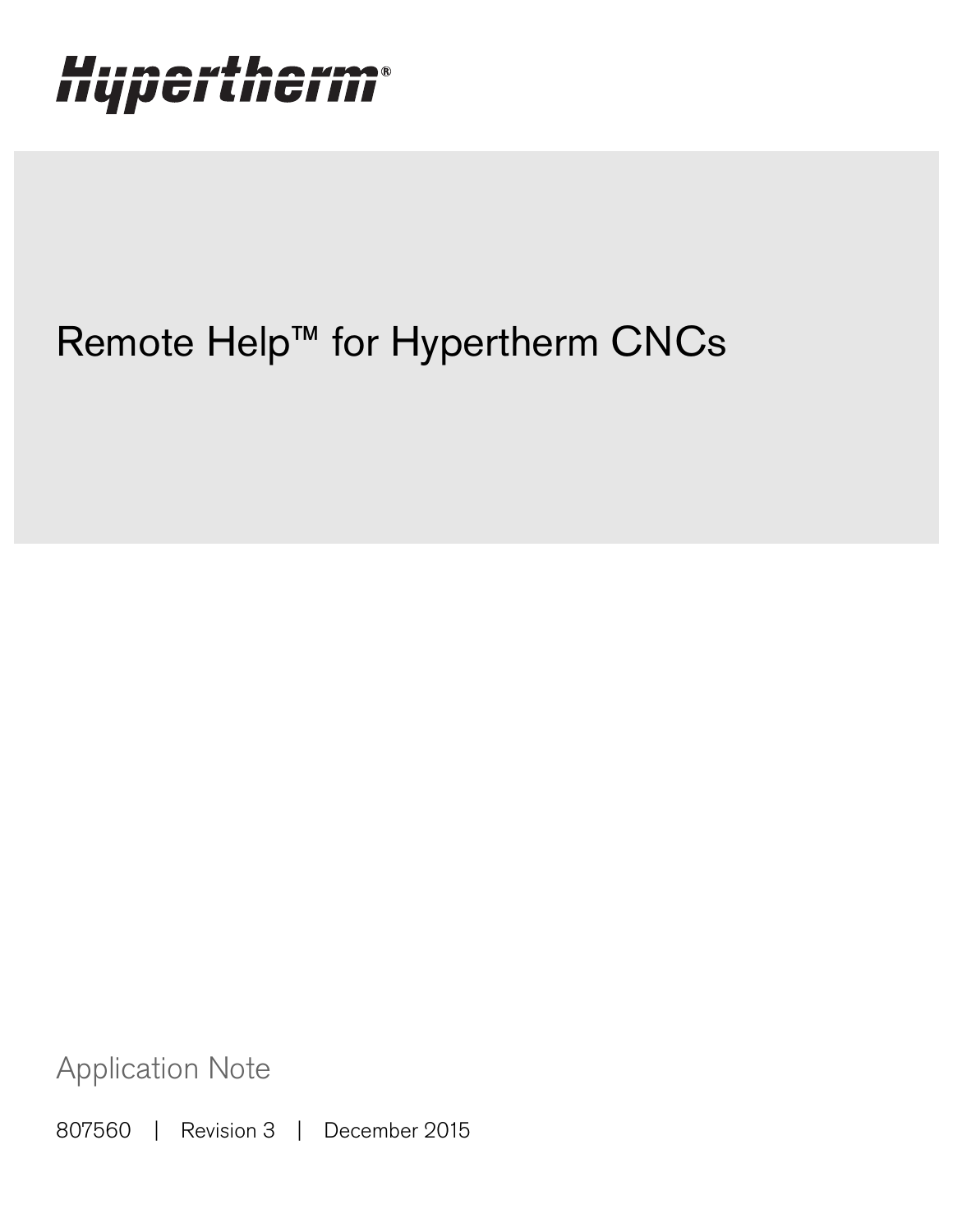Hypertherm Inc. Etna Road, P.O. Box 5010 Hanover, NH 03755 USA 603-643-3441 Tel (Main Office) 603-643-5352 Fax (All Departments) info@hypertherm.com (Main Office Email) 800-643-9878 Tel (Technical Service) technical.service@hypertherm.com (Technical Service Email)

800-737-2978 Tel (Customer Service) customer.service@hypertherm.com (Customer Service Email) 866-643-7711 Tel (Return Materials Authorization) 877-371-2876 Fax (Return Materials Authorization) return.materials@hypertherm.com (RMA email)

#### Hypertherm Plasmatechnik GmbH

Technologiepark Hanau Rodenbacher Chaussee 6 D-63457 Hanau-Wolfgang, Deutschland 49 6181 58 2100 Tel 49 6181 58 2134 Fax 49 6181 58 2123 (Technical Service)

#### Hypertherm (S) Pte Ltd.

82 Genting Lane Media Centre Annexe Block #A01-01 Singapore 349567, Republic of Singapore 65 6841 2489 Tel 65 6841 2490 Fax 65 6841 2489 (Technical Service)

#### Hypertherm (Shanghai) Trading Co., Ltd.

Unit 301, South Building 495 ShangZhong Road Shanghai, 200231 PR China 86-21-60740003 Tel 86-21-60740393 Fax

#### Hypertherm Europe B.V.

Vaartveld 9 4704 SE Roosendaal, Nederland 31 165 596907 Tel 31 165 596901 Fax 31 165 596908 Tel (Marketing) 31 165 596900 Tel (Technical Service) 00 800 4973 7843 Tel (Technical Service)

#### Hypertherm Japan Ltd.

Level 9, Edobori Center Building 2-1-1 Edobori, Nishi-ku Osaka 550-0002 Japan 81 6 6225 1183 Tel 81 6 6225 1184 Fax

#### Hypertherm Brasil Ltda.

Rua Bras Cubas, 231 – Jardim Maia Guarulhos, SP - Brasil CEP 07115-030 55 11 2409 2636 Tel 55 11 2408 0462 Fax

#### Hypertherm México, S.A. de C.V.

Avenida Toluca No. 444, Anexo 1, Colonia Olivar de los Padres Delegación Álvaro Obregón México, D.F. C.P. 01780 52 55 5681 8109 Tel 52 55 5683 2127 Fax

#### Hypertherm Korea Branch

#3904 Centum Leaders Mark B/D, 1514 Woo-dong, Haeundae-gu, Busan Korea, 612-889 82 51 747 0358 Tel 82 51 701 0358 Fax

© 2015 Hypertherm Inc. All rights reserved.

Hypertherm and Remote Help are trademarks of Hypertherm Inc. and may be registered in the United States and/or other countries. All other trademarks are the property of their respective holders.

One of Hypertherm's long-standing core values is a focus on minimizing our impact on the environment. Doing so is critical to our, and our customers', success. We are always striving to become better environmental stewards; it is a process we care deeply about.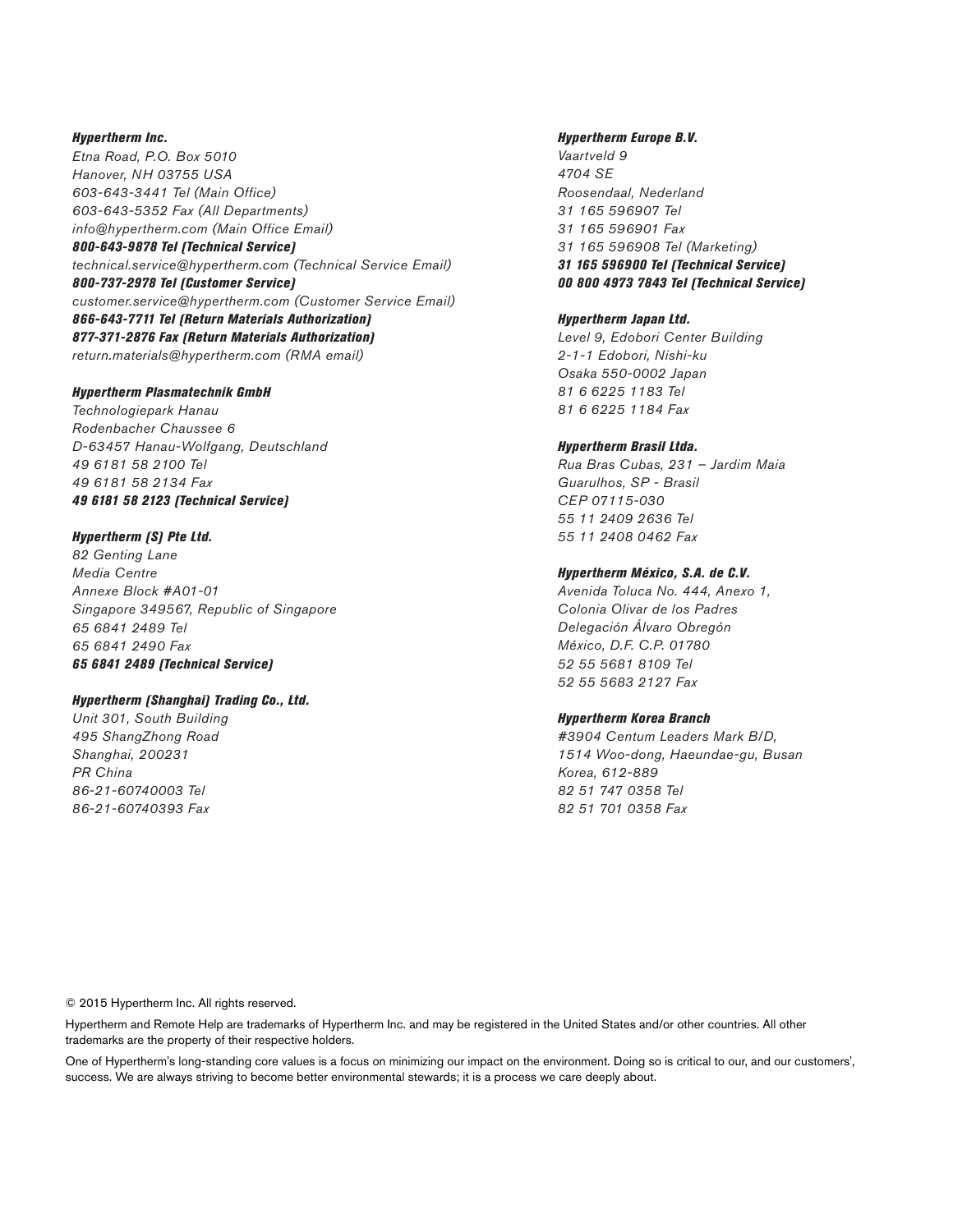## **Introduction**

Remote Help is an Internet-based diagnostic tool that allows a remote technician and a CNC operator, and others as necessary, to work together to troubleshoot issues with the CNC, plasma system, or cutting table. Using Remote Help, diagnosis and repair can often be accomplished without an on-site visit from a technician. This means that cutting machines can be returned to operation quickly and without travel and downtime.

Remote Help uses a screen sharing tool to allow a technician to securely view a CNC over the Internet and assist the CNC operator in solving problems.

 Hypertherm Technical Service uses the Bomgar™ screen sharing tool, but you can choose your own screen sharing tool. Other screen sharing tools that are compatible with Hypertherm CNCs are TeamViewer® and ScreenConnect®. Skype® for Business is compatible with Hypertherm CNCs that have Windows 8 or higher operating system.



These screen sharing tools are tools that you must purchase.

- These instructions are for Bomgar™ only, but Remote Help functions in almost the same way for TeamViewer®, ScreenConnect®, and Skype® for Business.
- For your safety, when you launch Remote Help on the CNC, the CNC switches to Control Disabled state. When in this state, the CNC prevents motion on the cutting system. The CNC also prevents you from opening screens on the CNC where you can execute motion, such as the Manual screen. To re-enable the CNC after the Remote Help session, choose Setups > Enable Control.

Based on your needs, you can choose between 2 procedures to start a Remote Help session. For detailed requirements, see [Requirements](#page-3-0) on page 4.

## **Procedure 1 overview**

- 1. The technician generates a session key.
- 2. The CNC operator presses Remote Help on the Main screen in Phoenix™ and is directed to the Remote Help site.
- **3.** The CNC operator enters the session key.

## **Procedure 2 overview**

- 1. The technician creates a RemoteHelp.txt file.
- 2. The technician attaches the RemoteHelp.txt file to an email and sends it to the CNC operator.
- **3.** The CNC operator saves the RemoteHelp.txt file to a USB memory stick.
- 4. The CNC operator inserts the USB memory stick into the CNC.
- 5. The CNC operator presses Remote Help on the Main screen in Phoenix™ and is automatically directed to the Remote Help session with the technician.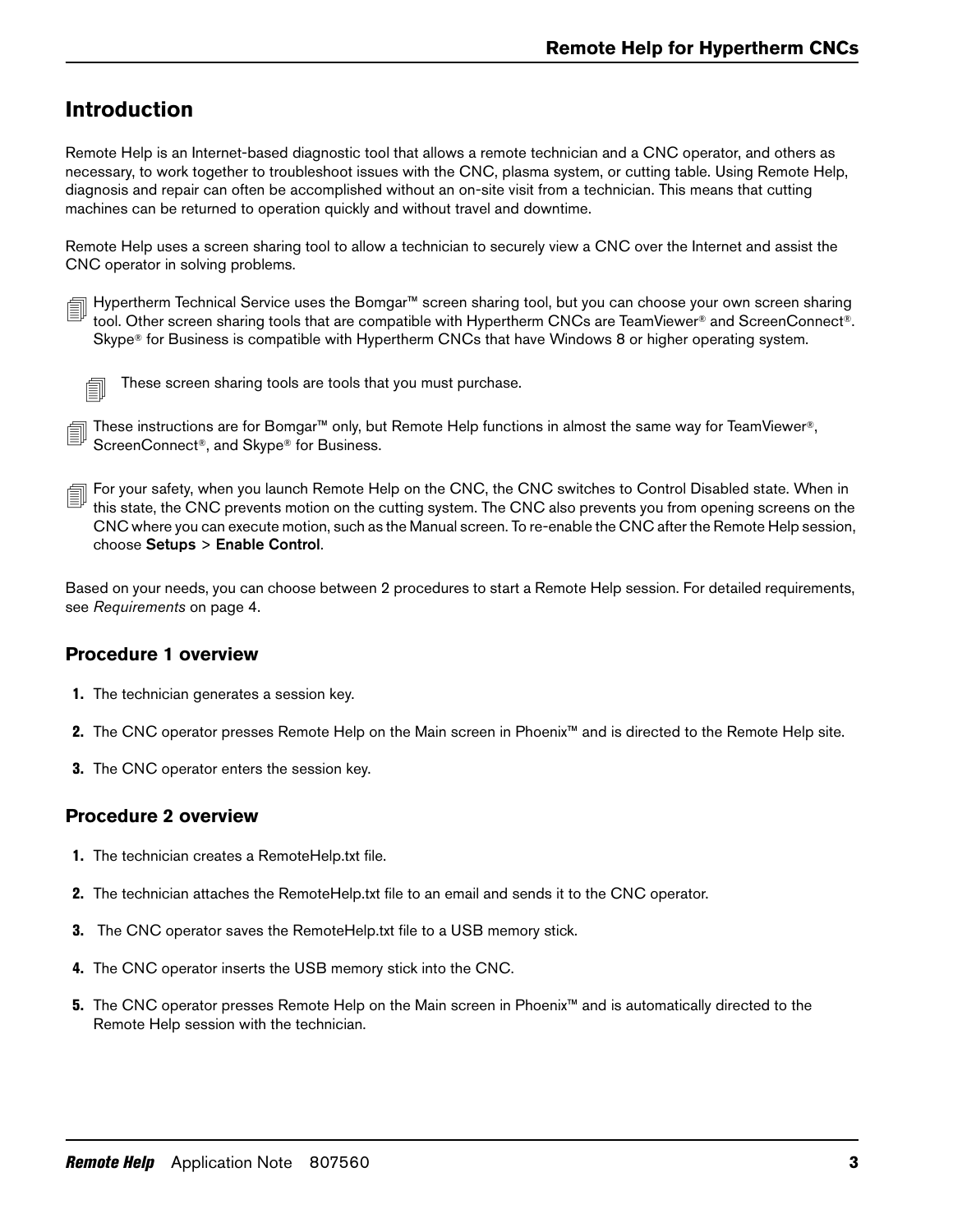## <span id="page-3-0"></span>**Requirements**

To use Remote Help, both the technician and the CNC operator must have the following:

- An Internet connection
- Email access (This is required for Procedure 2 only.)
- Microsoft Windows<sup>®</sup> XP SP3 or higher (All current CNCs meet this requirement already.)
- A computer mouse and keyboard

To use these instructions with Remote Help, the CNC must have Phoenix Software Version 9.76.2 or later. These instructions do not support older versions of Phoenix.

To use these instructions with Remote Help, the technician must have the Bomgar™ Representative Console installed.



- <u>■</u> These instructions are for Bomgar<sup>™</sup> only, but Remote Help functions in almost the same way for TeamViewer®, ScreenConnect®, and Skype® for Business.
- If you are a Hypertherm associate, contact Information Services Operations Support for information on how to install the Bomgar™ Representative Console.
- Bomgar™ has many features. For information on how to use more features in Bomgar™, go to www.bomgar.com/docs.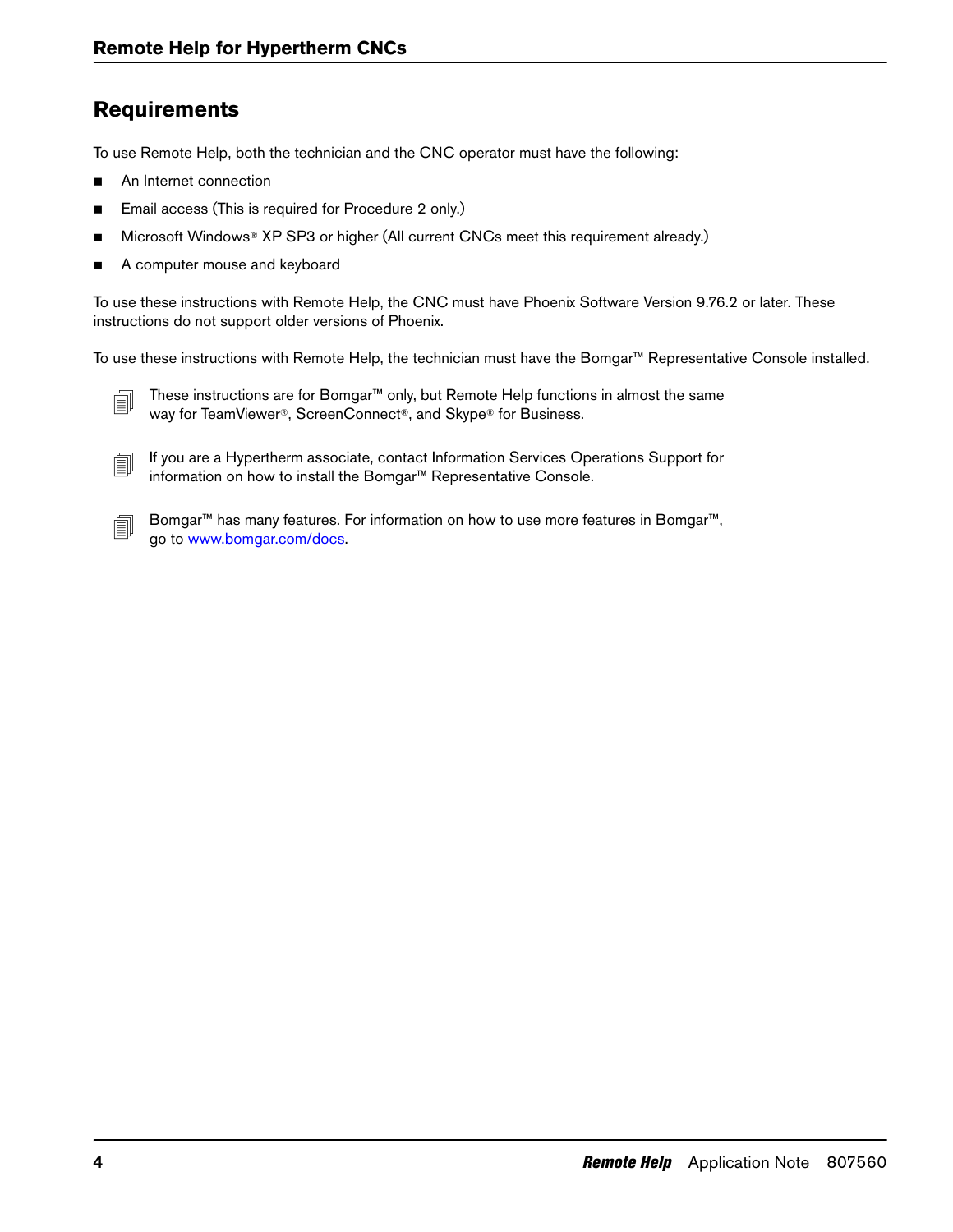## <span id="page-4-0"></span>**Procedure 1**

## **Technicians: Generate a Remote Help session key**

- 1. Log in to Bomgar™.
- 2. In Bomgar<sup>™</sup>, go to the Support menu, and click Generate Session Key.

| Support   Help                                   |
|--------------------------------------------------|
| <b>Generate Session Key</b><br>$\ltimes$ Ctrl+F4 |
| Jump To                                          |
| Intel <sup>®</sup> vPro                          |
| <b>Bomgar Buttons</b>                            |

3. For Public Portal select http://remotehelp.hypertherm.com: remotehelp.hypertherm.com.

|              | <b>Support Session Key:</b><br>You may start a support session with a customer by directing them to enter the following session key on your Support Portal, by sending them |
|--------------|-----------------------------------------------------------------------------------------------------------------------------------------------------------------------------|
|              | directly to the following URL, or by emailing an invitation.                                                                                                                |
| Session Key: | 0318296                                                                                                                                                                     |
| URL:         | https://remotehelp.hypertherm.com/?ak=a9da3708f50b5301630e4f012e3f1a30                                                                                                      |
| Expires in:  | December 03, 2015 08:16:16 AM<br>1 Day                                                                                                                                      |
|              | Public Portak http://remotehelp.hypertherm.com: remotehelp.hypertherm.com v                                                                                                 |

- 4. Tell the CNC operator to choose Remote Help on the Main screen of the CNC.
- 5. When the CNC operator asks for the session key, tell him or her the 7-digit session key number.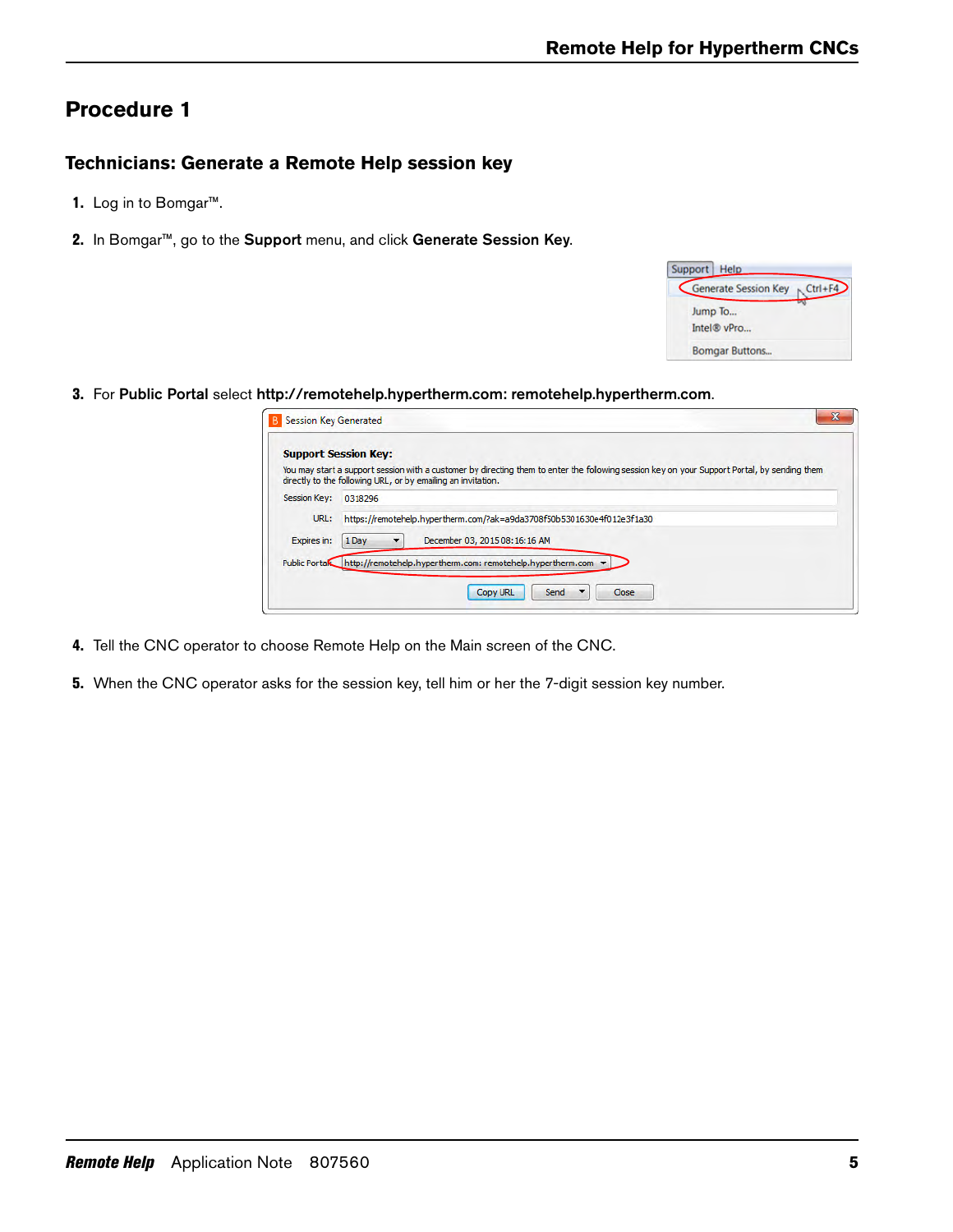## **CNC operators: Start the Remote Help session**

- For your safety, when you launch Remote Help on the CNC, the CNC switches to Control Disabled state. When in this state, the CNC prevents motion on the cutting system. The CNC also prevents you from opening screens on the CNC where you can execute motion, such as the Manual screen. To re-enable the CNC after the Remote Help session, choose Setups > Enable Control.
- 1. On the Main screen of the CNC, choose Remote Help. A confirmation message displays contact information for your table manufacturer.

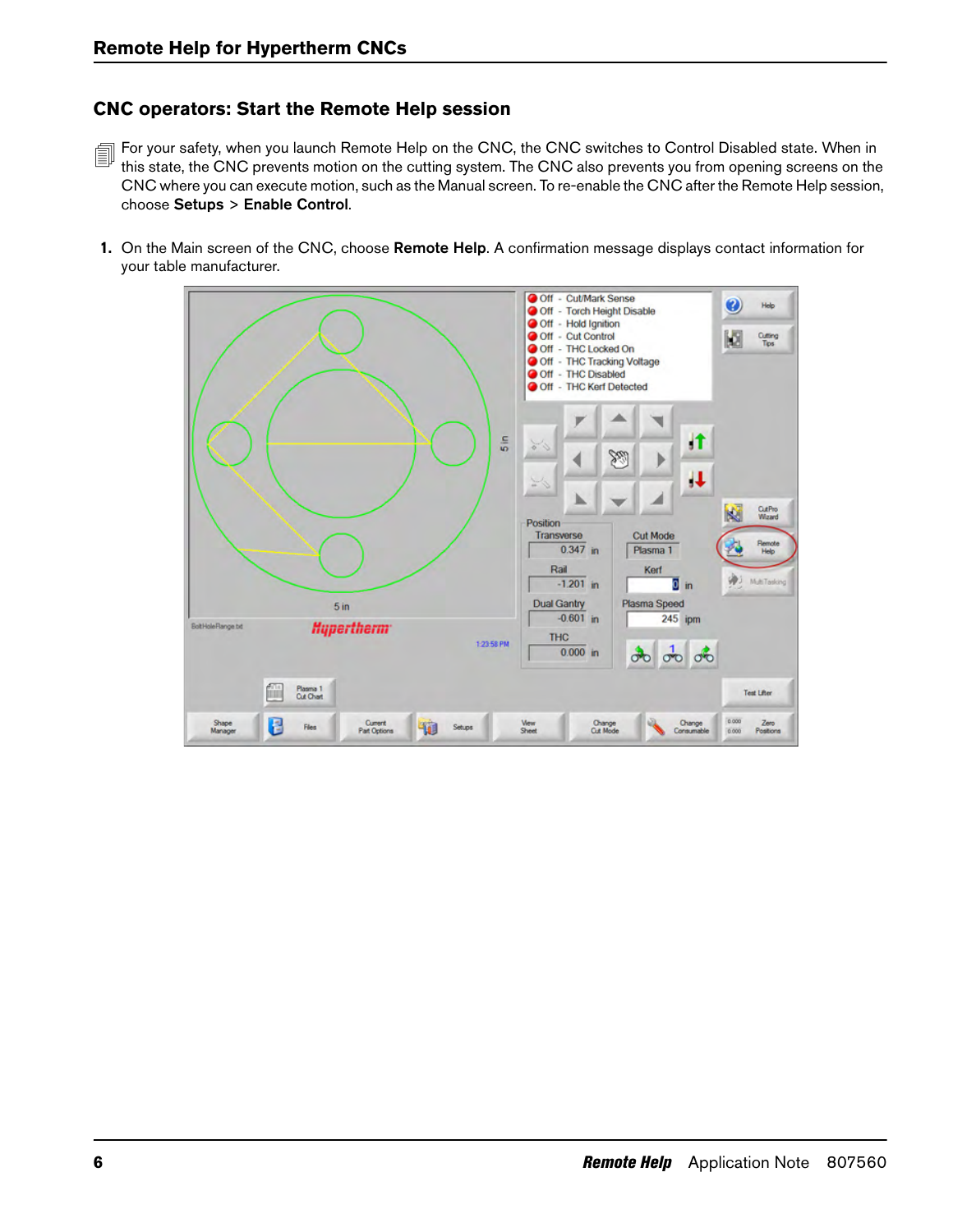2. On the confirmation window, choose Yes. The login window for Remote Help appears with the on-screen keyboard.



<del>■</del> This is the default link when there is not a RemoteHelp.txt file on a USB memory stick in the CNC.

3. In the Remote Help Connection Data field, see that the default link already appears. Choose OK.

|                                |   |                         | Remote Help Connection Data<br>https://remotehelp.hypertherm.com |             |   |        |                |              |                |        |   |              |                |           |                |   |                |   |     |                  |
|--------------------------------|---|-------------------------|------------------------------------------------------------------|-------------|---|--------|----------------|--------------|----------------|--------|---|--------------|----------------|-----------|----------------|---|----------------|---|-----|------------------|
| $\overline{2}$<br>$\mathbf{1}$ | 3 |                         | $\overline{4}$                                                   |             | 5 |        | $6\phantom{a}$ |              | $\overline{7}$ |        | 8 |              | $\overline{9}$ |           | $\overline{0}$ |   | L.             |   | $=$ | <b>Backspace</b> |
| $\mathsf Q$<br>W               |   | E                       |                                                                  | R           |   | T      |                | Y            |                | $\cup$ |   | $\mathsf{I}$ |                | $\circ$   |                | P |                | ĺ |     | 1                |
| $\overline{A}$                 | S |                         | D                                                                |             | F |        | G              |              | H              |        | J |              | K              |           | L              |   | ٠<br>$\lambda$ |   | ٠   | Enter            |
| Z<br>Shift                     |   | $\overline{\mathsf{x}}$ |                                                                  | $\mathbf C$ |   | $\vee$ |                | $\, {\bf B}$ |                | N      |   | M            |                | $\lambda$ |                |   |                |   |     | Shift            |
| Space                          |   |                         |                                                                  |             |   |        |                |              |                |        |   |              |                |           |                |   |                |   |     |                  |
| <b>OK</b><br>Cancel            |   |                         |                                                                  |             |   |        |                |              |                |        |   |              |                |           |                |   |                |   |     |                  |

- 4. A window appears, asking if you need the on-screen keyboard. Choose Yes or No.
- **5.** The Internet browser opens to www.remotehelp.hypertherm.com. Ask the technician for the session key.

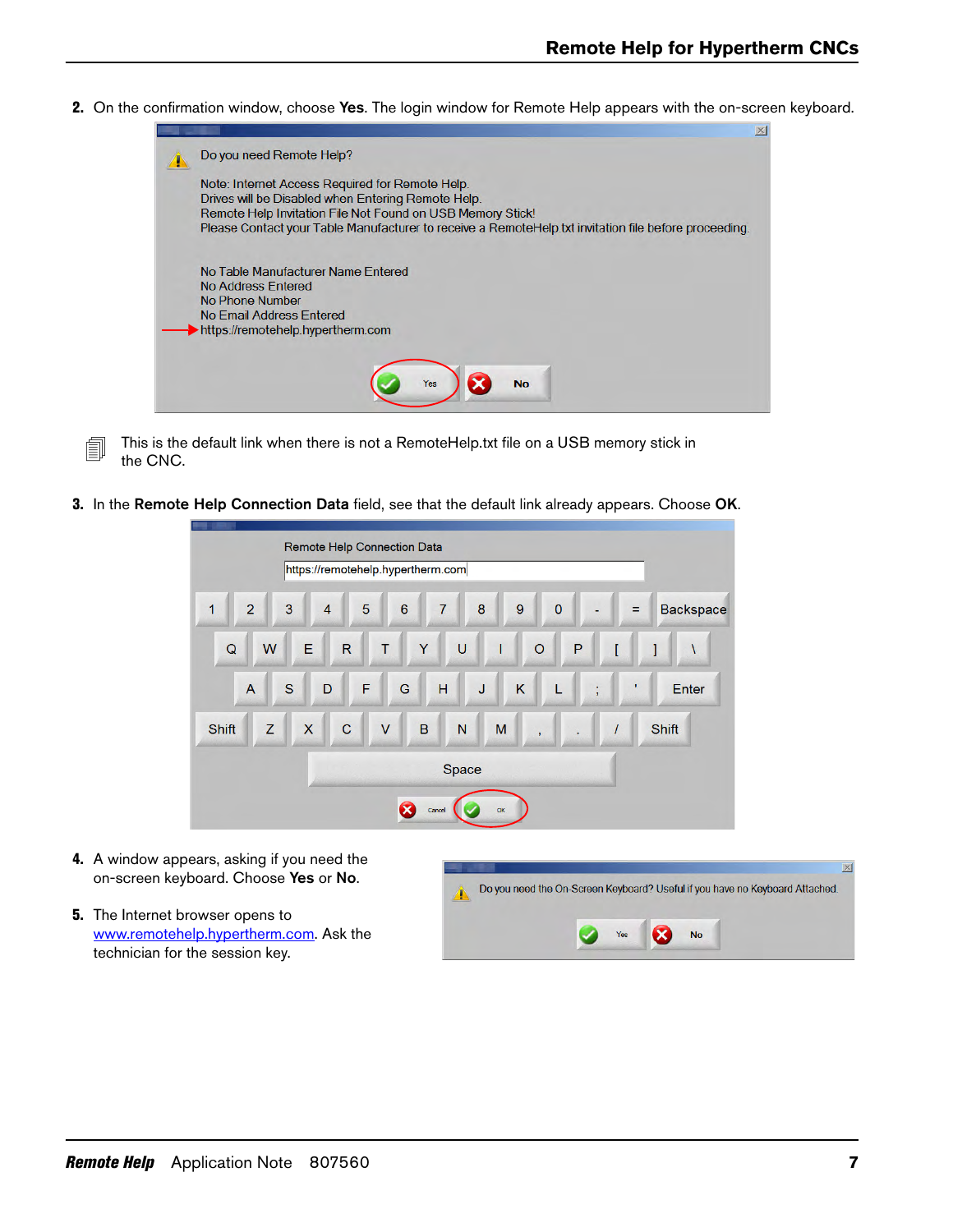**6.** Enter the session key, and choose Submit.

| <b>Session Key</b> |  |
|--------------------|--|
| 18296<br>Submit    |  |
|                    |  |

 $\equiv$  Each session has a unique session key. You must get a key from a technician every time you start Remote Help.

<span id="page-7-0"></span>7. If a notification bar appears, choose the notification bar, and then choose Download File.

How the messages in step  $7 -$  [step 9](#page-7-1) display depend on the version of Internet browser that you have.

**8.** The File Download window or bar appears. Choose Run.

| Do you want to run or save bomgar-scc-w08yc30ggyjj785d8ef856fgijd1ixyey6fej1dc40jc90.exe (2.41 MB) from support.hypertherm.com? |     |                    |        |
|---------------------------------------------------------------------------------------------------------------------------------|-----|--------------------|--------|
|                                                                                                                                 | Run | $Save \rightarrow$ | Cancel |

- <span id="page-7-1"></span>**9.** If a confirmation window appears, choose Run.
- 10. The Bomgar™ chat window appears. Wait for the technician to accept the session.

 $\equiv$  You cannot use the chat window until after the technician accepts the session.

 Bomgar™ has many features. For information on how to use more features in Bomgar™, go to www.bomgar.com/docs.

### **Technicians: Accept a Remote Help session**

Continue to [Technicians: Accept a Remote Help session](#page-13-0) on page 14.

## **Procedure 2**

## **Technicians: Start a Remote Help session**

 These instructions are for Bomgar™. The process to create a session key varies depending on the screen sharing tool that you use.

 $\equiv$  If the CNC operator does not have email access, go to [Procedure 1](#page-4-0) on page 5.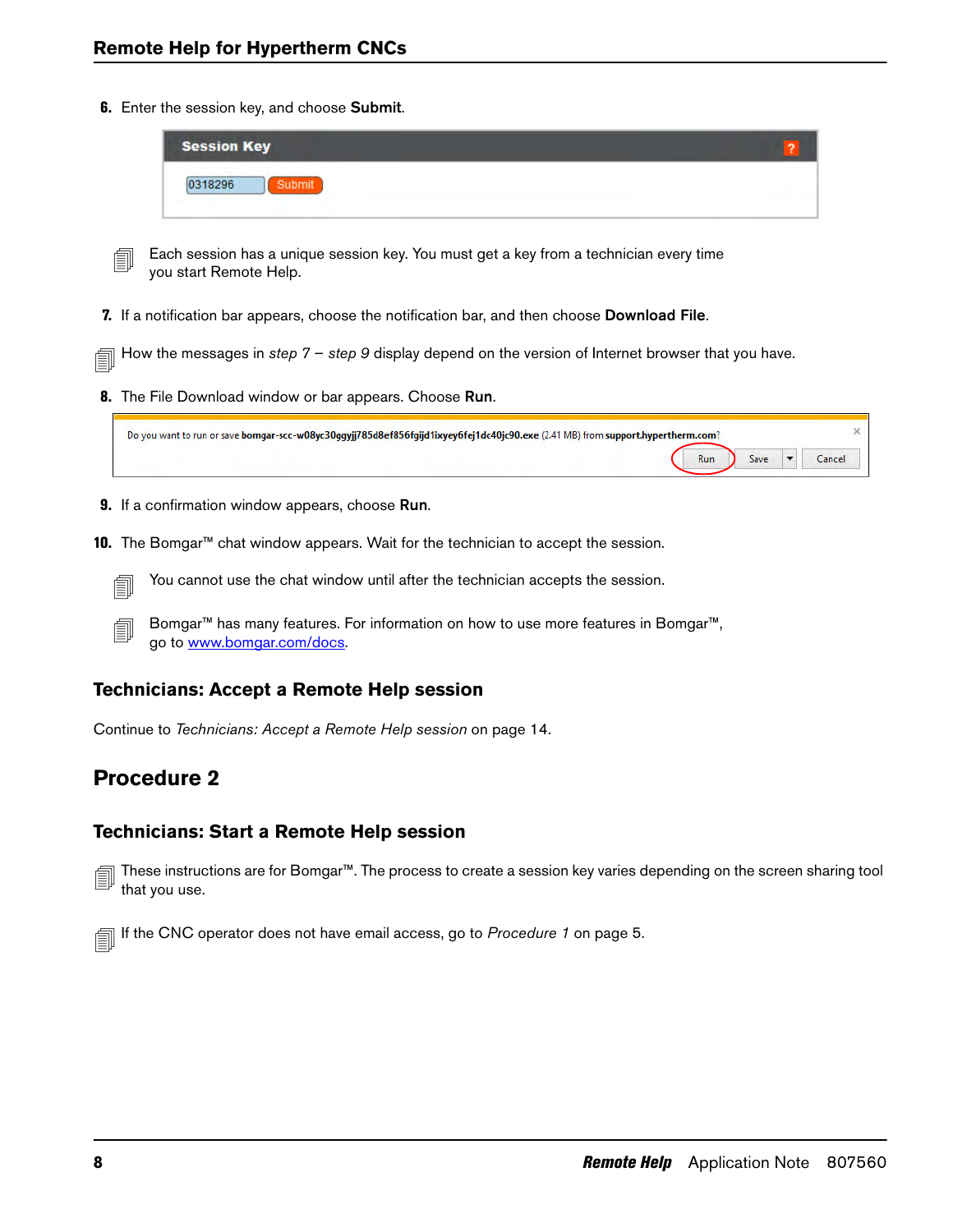1. Log in to Bomgar™.

|           | <b>BOMGAR</b>                           |
|-----------|-----------------------------------------|
|           | support.hypertherm.com                  |
| Username: |                                         |
| Password: |                                         |
|           | Remember my login information           |
|           | Authenticate Using: Username & Password |
|           | English (US)                            |
|           | About<br>Login<br>Quit                  |
|           |                                         |
|           |                                         |
|           |                                         |
|           | Support Help                            |
|           | Generate Session Key \ Ctrl+F4<br>W     |
|           | Jump To                                 |
|           | Intel® vPro                             |

- 2. In Bomgar<sup>™</sup>, go to the Support menu, and click Generate Session Key.
- 3. For Public Portal select http://remotehelp.hypertherm.com: remotehelp.hypertherm.com.
- 4. Click Copy URL.

| You may start a support session with a customer by directing them to enter the following session key on your Support Portal, by sending them<br>directly to the following URL, or by emailing an invitation. |
|--------------------------------------------------------------------------------------------------------------------------------------------------------------------------------------------------------------|
|                                                                                                                                                                                                              |
| Session Key:<br>0318296                                                                                                                                                                                      |
| https://remotehelp.hypertherm.com/?ak=a9da3708f50b5301630e4f012e3f1a30<br>URL:                                                                                                                               |
| December 03, 2015 08:16:16 AM<br>Expires in:<br>1 Day                                                                                                                                                        |
| http://remotehelp.hvpertherm.com: remotehelp.hvpertherm.com v<br><b>Public Portal</b>                                                                                                                        |
|                                                                                                                                                                                                              |
|                                                                                                                                                                                                              |
| <b>Copy URL</b><br>Send<br>Close                                                                                                                                                                             |

Notepad

 $\rho$  See more results

notepad

#### 5. Open Notepad.

- a. On your computer, go to Start.
- **b.** Enter notepad into the search bar.
- c. Click Notepad.
- **6.** Paste the URL into the text file.
- 7. Save the file as RemoteHelp.txt.
	- $\boxed{\equiv}$  The name of the file is important. Name the file exactly RemoteHelp.txt. Do not change the capitalization or add spaces.



 $\times$ 

Shut down  $\rightarrow$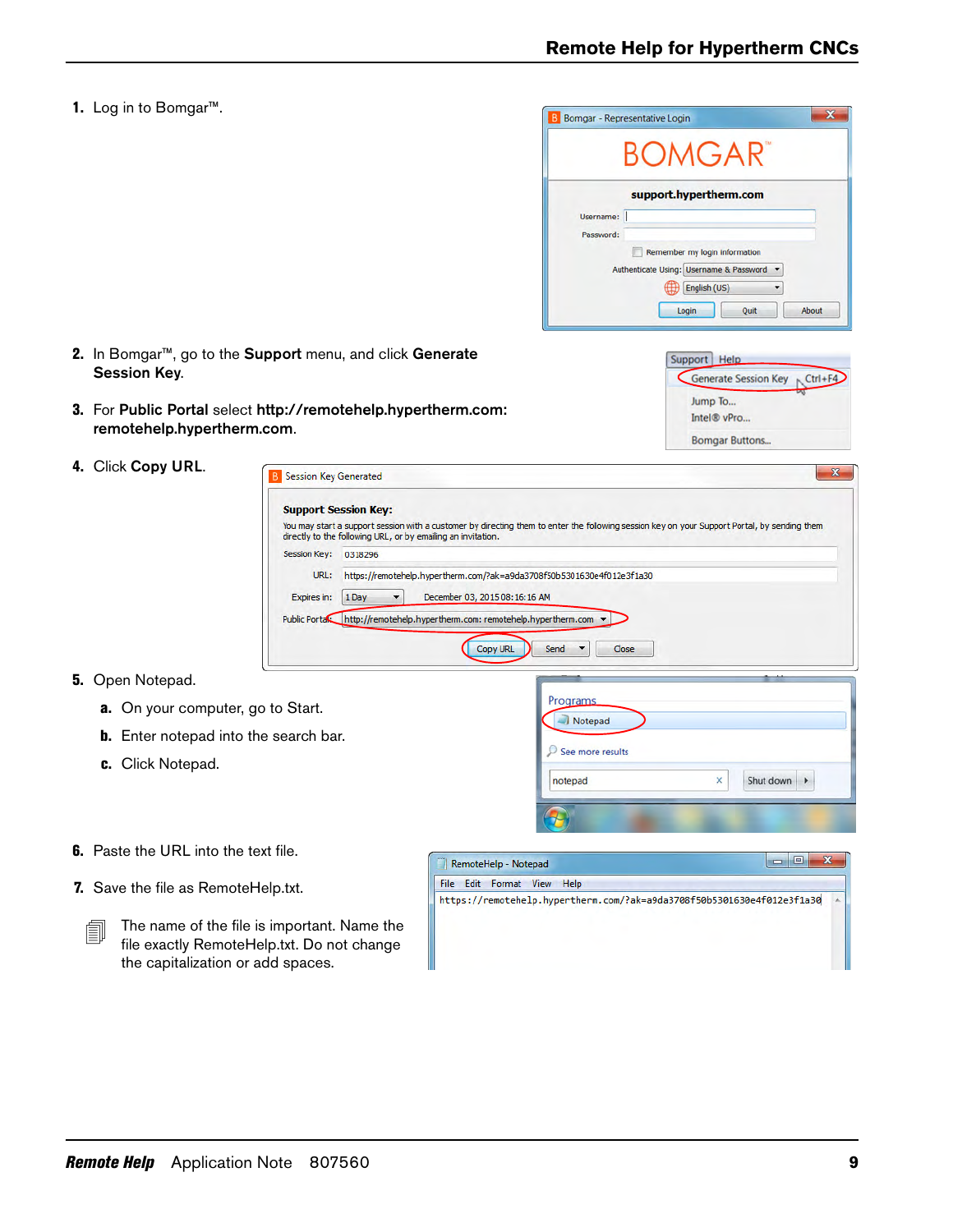- 8. Open a new email.
- 9. In the To field, enter the email address of the CNC operator.
- 10. Attach the RemoteHelp.txt file to the email.
	- $\Box$  It can be helpful to include basic instructions in the email. To find instructions for the CNC operator, go to [CNC operators: Start a](#page-10-0)  [Remote Help session](#page-10-0) on page 11.
- 11. Click Send.

|      |           |                     |                       | → B → → → Remote Help - Message (HTML) |        | $=$ $\Box$       | ×      |
|------|-----------|---------------------|-----------------------|----------------------------------------|--------|------------------|--------|
| File | Message   | Insert              |                       | Options Format Text                    | Review | <b>Adobe PDF</b> | ?<br>v |
|      | To        | <b>CustomerName</b> |                       |                                        |        |                  |        |
| $-1$ | CC        |                     |                       |                                        |        |                  |        |
|      | Subject:  | <b>Remote Help</b>  |                       |                                        |        |                  |        |
|      | Attached: |                     | RemoteHelp.txt (67 B) |                                        |        |                  |        |
|      |           |                     |                       |                                        |        |                  | 网上     |
|      |           |                     |                       |                                        |        |                  |        |
|      |           |                     |                       |                                        |        |                  |        |
|      |           |                     |                       |                                        |        |                  |        |
|      |           |                     |                       |                                        |        |                  | ÷      |
|      |           |                     |                       |                                        |        |                  | ۸      |
|      |           |                     |                       |                                        |        |                  |        |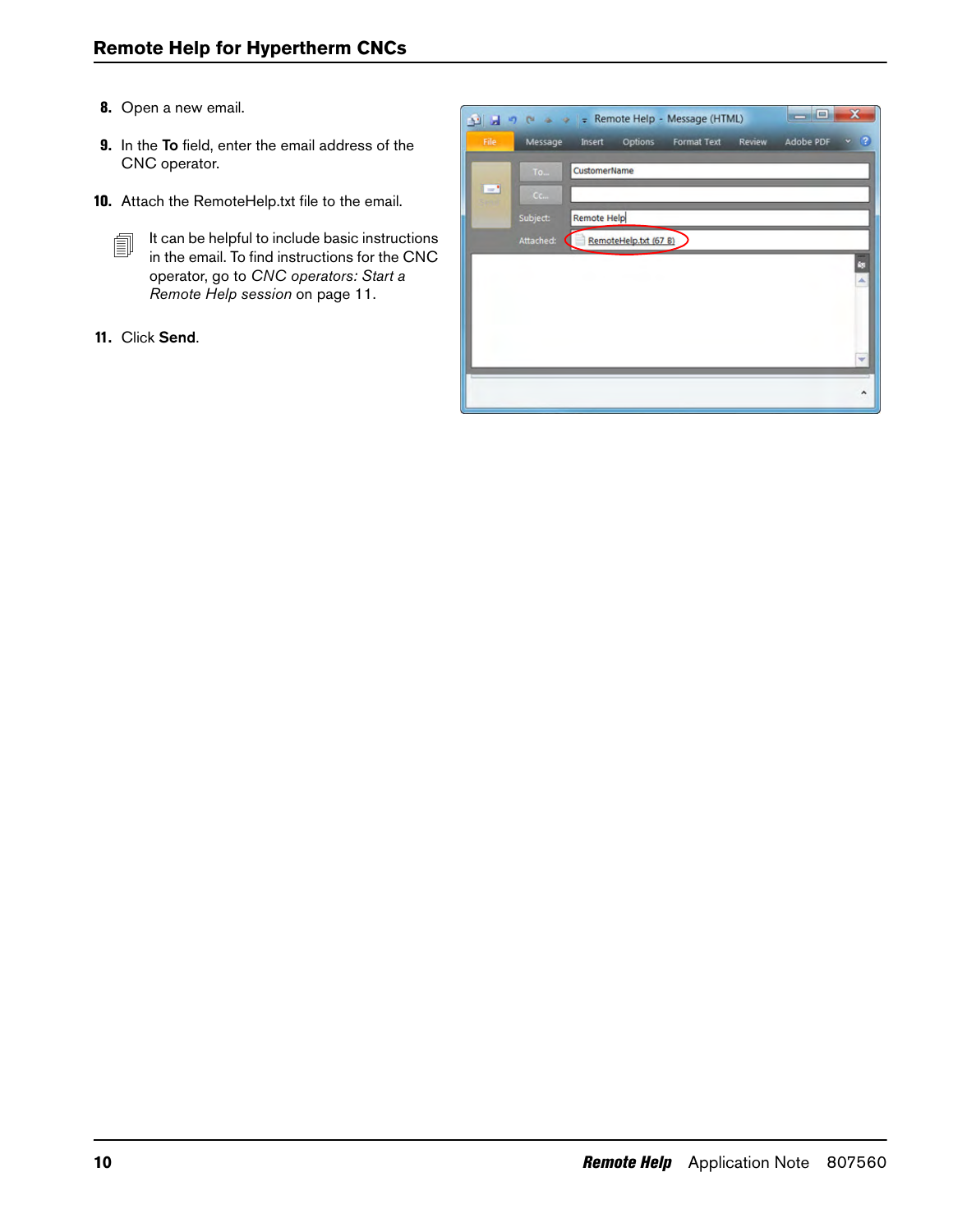## <span id="page-10-0"></span>**CNC operators: Start a Remote Help session**

Before you begin:

- **Prepare to receive the RemoteHelp.txt file from the technician via email. If you do not have email access, see** [Procedure 1](#page-4-0) on page 5.
- Get a USB memory stick.
- Connect a computer keyboard and mouse if you want to use the Bomgar<sup>™</sup> chat.
- For your safety, when you launch Remote Help on the CNC, the CNC switches to Control Disabled state. When in this state, the CNC prevents motion on the cutting system. The CNC also prevents you from opening screens on the CNC where you can execute motion, such as the Manual screen. To re-enable the CNC after the Remote Help session, choose Setups > Enable Control.
- 1. Save the RemoteHelp.txt file from the email to a USB memory stick.
- 2. Insert the USB memory stick into a USB port on the CNC.
- **3.** On the Main screen of the CNC, choose **Remote Help**. A confirmation message displays contact information for your table manufacturer.

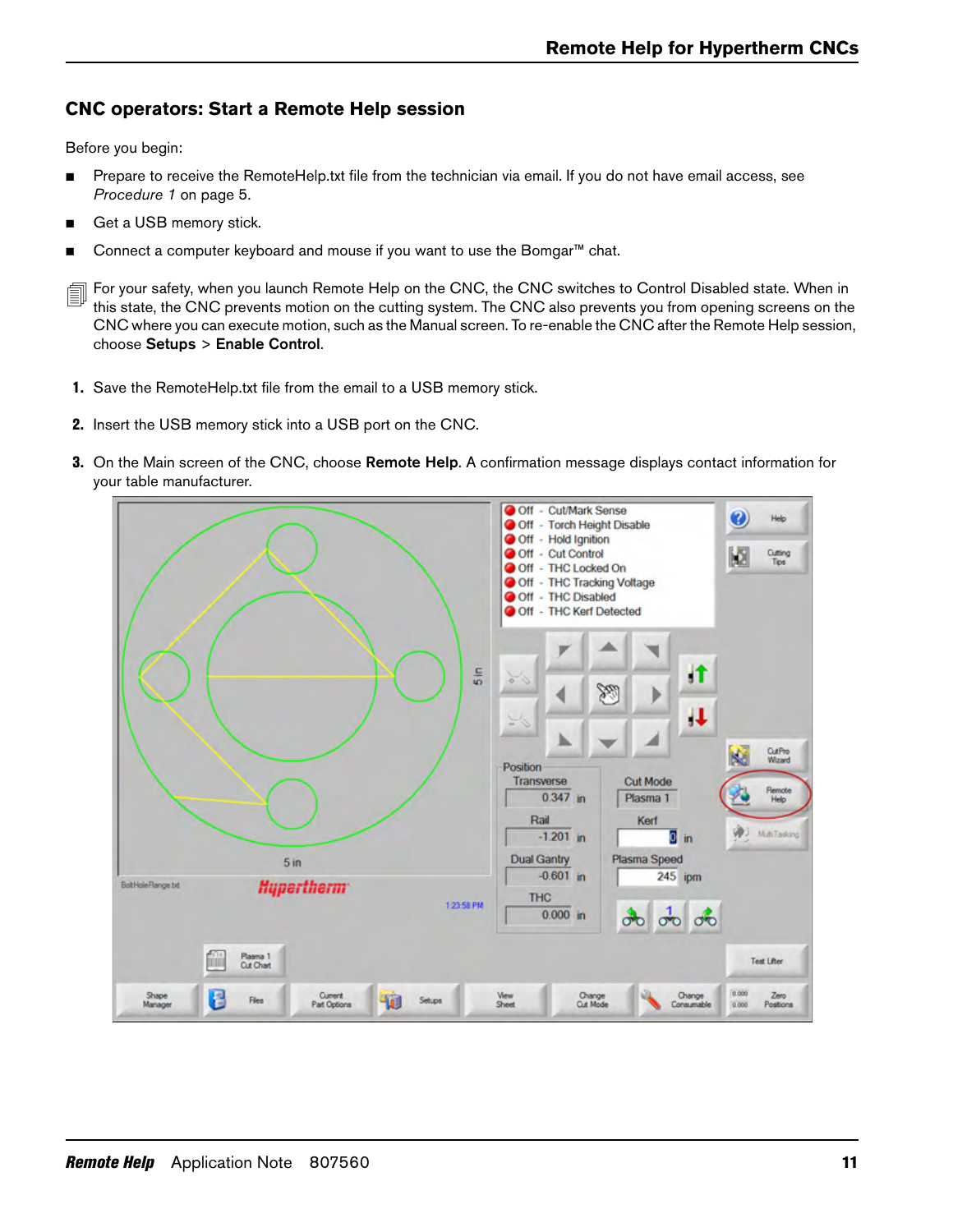4. On the confirmation window, choose Yes. The login window for Remote Help appears with the on-screen keyboard.

| Do you need Remote Help?                                               |  |
|------------------------------------------------------------------------|--|
| Note: Internet Access Required for Remote Help.                        |  |
| Drives will be Disabled when Entering Remote Help.                     |  |
| No Table Manufacturer Name Entered                                     |  |
| No Address Entered                                                     |  |
| No Phone Number                                                        |  |
| No Email Address Entered                                               |  |
| https://remotehelp.hypertherm.com/?ak=a9da3708f50b5301630e4f012e3f1a30 |  |
|                                                                        |  |
|                                                                        |  |
| Yes<br><b>No</b>                                                       |  |
|                                                                        |  |
|                                                                        |  |

- $\text{min}$  The link is loaded from the RemoteHelp.txt file on the USB memory stick.
- The link for each session and screen sharing tool is unique. The link will be different for<br>
state that we have a state of the series of the state of the transverse. each session that you start or screen sharing tool that you use.
- 5. In the Remote Help Connection Data field, see that the session link already appears. Choose OK.

|                     |   |    | Remote Help Connection Data |              |   |        |                 |   |                |       |              |                                                                |         |              |              |   |                               |   |                  |
|---------------------|---|----|-----------------------------|--------------|---|--------|-----------------|---|----------------|-------|--------------|----------------------------------------------------------------|---------|--------------|--------------|---|-------------------------------|---|------------------|
|                     |   |    |                             |              |   |        |                 |   |                |       |              | https://remotehelp.hypertherm.com/?ak=a9da3708f50b5301630e4f01 |         |              |              |   |                               |   |                  |
| $\overline{2}$<br>1 | 3 |    | $\overline{4}$              |              | 5 |        | $6\phantom{1}6$ |   | $\overline{7}$ |       | 8            |                                                                | $9$     |              | $\mathbf{0}$ |   |                               | Ξ | <b>Backspace</b> |
| W<br>$\mathbf Q$    |   | E. |                             | $\mathsf{R}$ |   | T      |                 | Y |                | U     |              | T                                                              |         | $\circ$      |              | P |                               |   | 1                |
| $\overline{A}$      | S |    | D                           |              | F |        | G               |   | H              |       | $\mathsf{J}$ |                                                                | $\sf K$ |              | L            |   | ٠<br>$\overline{\phantom{a}}$ | ٠ | Enter            |
| Z<br><b>Shift</b>   |   | X  |                             | $\mathbf C$  |   | $\vee$ |                 | B |                | N     |              | M                                                              |         | $\mathbf{r}$ |              |   |                               |   | <b>Shift</b>     |
|                     |   |    |                             |              |   |        |                 |   |                | Space |              |                                                                |         |              |              |   |                               |   |                  |
|                     |   |    |                             |              |   |        |                 |   | Cancel         |       |              | OK                                                             |         |              |              |   |                               |   |                  |

The link for each session will be different. If you use a different screen sharing tool, the link will also be different.

- 6. A window appears, asking if you need the on-screen keyboard. Choose Yes or No.
- <span id="page-11-0"></span>7. The Internet browser opens. If a notification bar appears, choose the notification bar, and then choose Download File.



How the messages in step  $7$  – [step 9](#page-12-0) display depend on the version of Internet browser you have.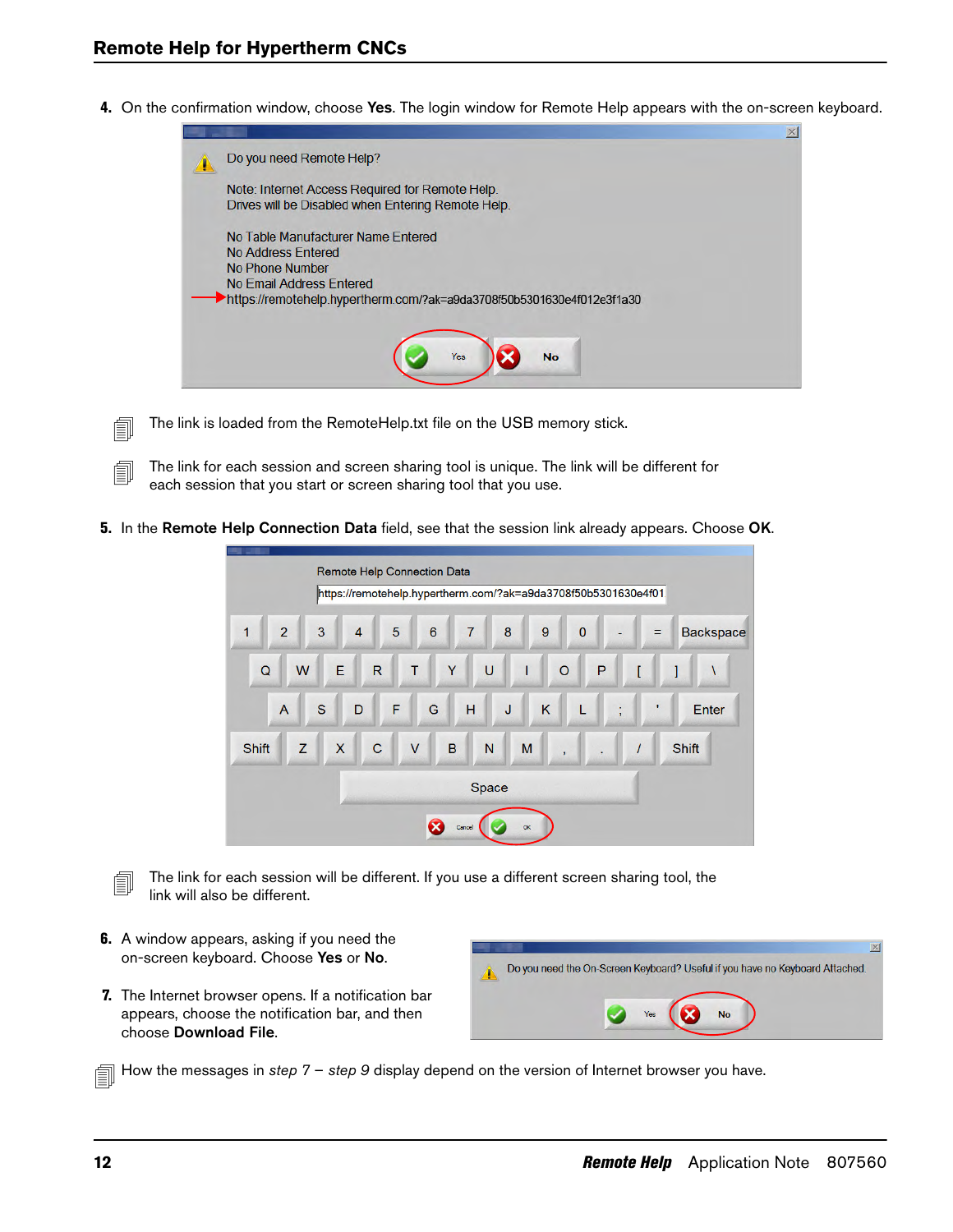8. The File Download window or bar appears. Choose Run.

| Do you want to run or save bomgar-scc-w08yc30ggyjj785d8ef856fgijd1ixyey6fej1dc40jc90.exe (2.41 MB) from support.hypertherm.com? |                       |
|---------------------------------------------------------------------------------------------------------------------------------|-----------------------|
|                                                                                                                                 | Save<br>Run<br>Cancel |
| 9. If a confirmation window appears, choose Run.                                                                                |                       |
|                                                                                                                                 |                       |

<span id="page-12-0"></span>11. The Bomgar™ chat window appears. Wait for the technician to accept the session.



- $\frac{1}{\sqrt{2}}$  You cannot use the chat window until after the technician accepts the session.
- Bomgar<sup>™</sup> has many features. For information on how to use more features in Bomgar™, go to www.bomgar.com/docs.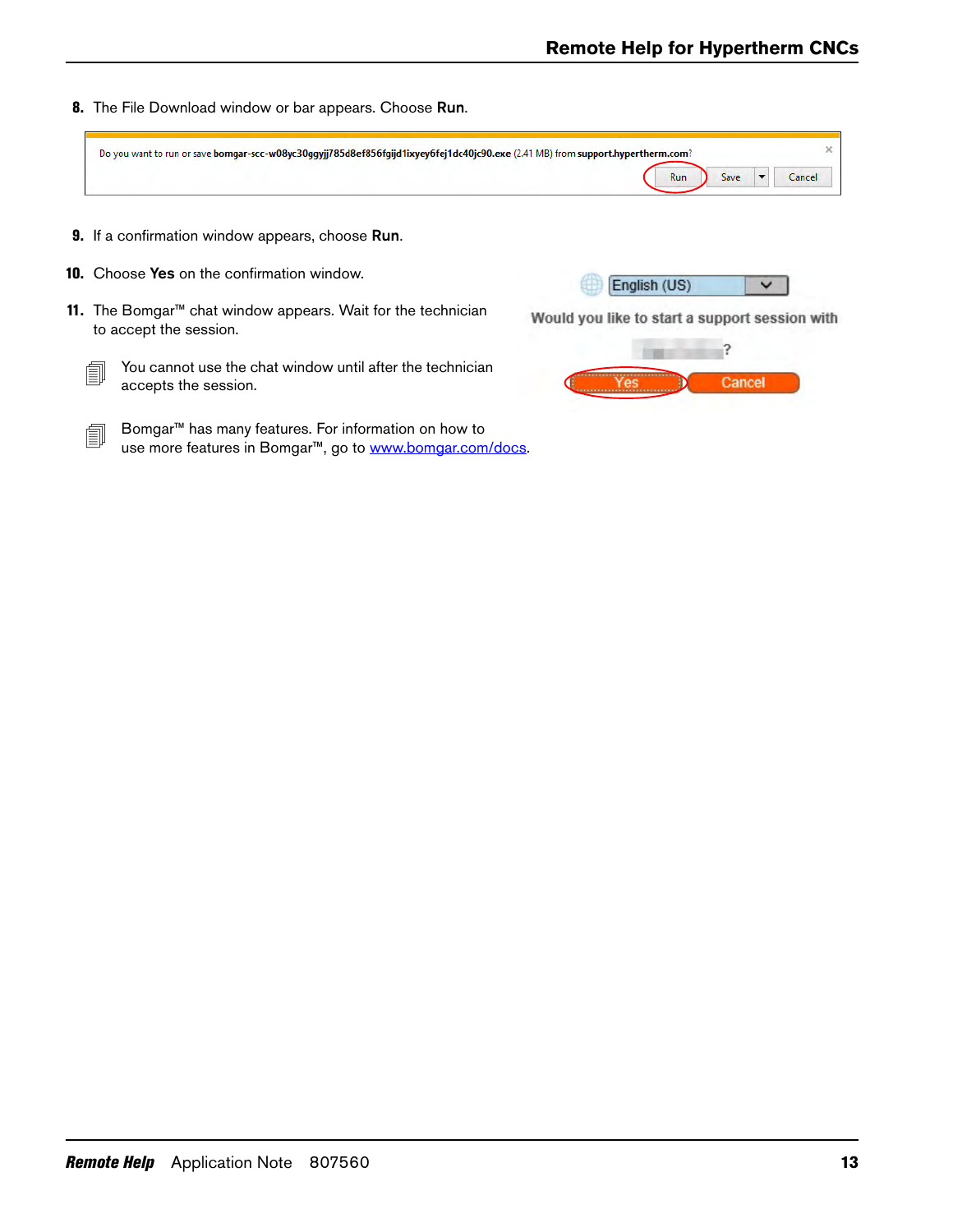## <span id="page-13-0"></span>**Technicians: Accept a Remote Help session**

- 1. After the CNC operator runs Bomgar™, you receive a New Session notification.
- 2. To start the session, click Accept.



3. Click Screen Sharing to take control of the CNC and desktop.

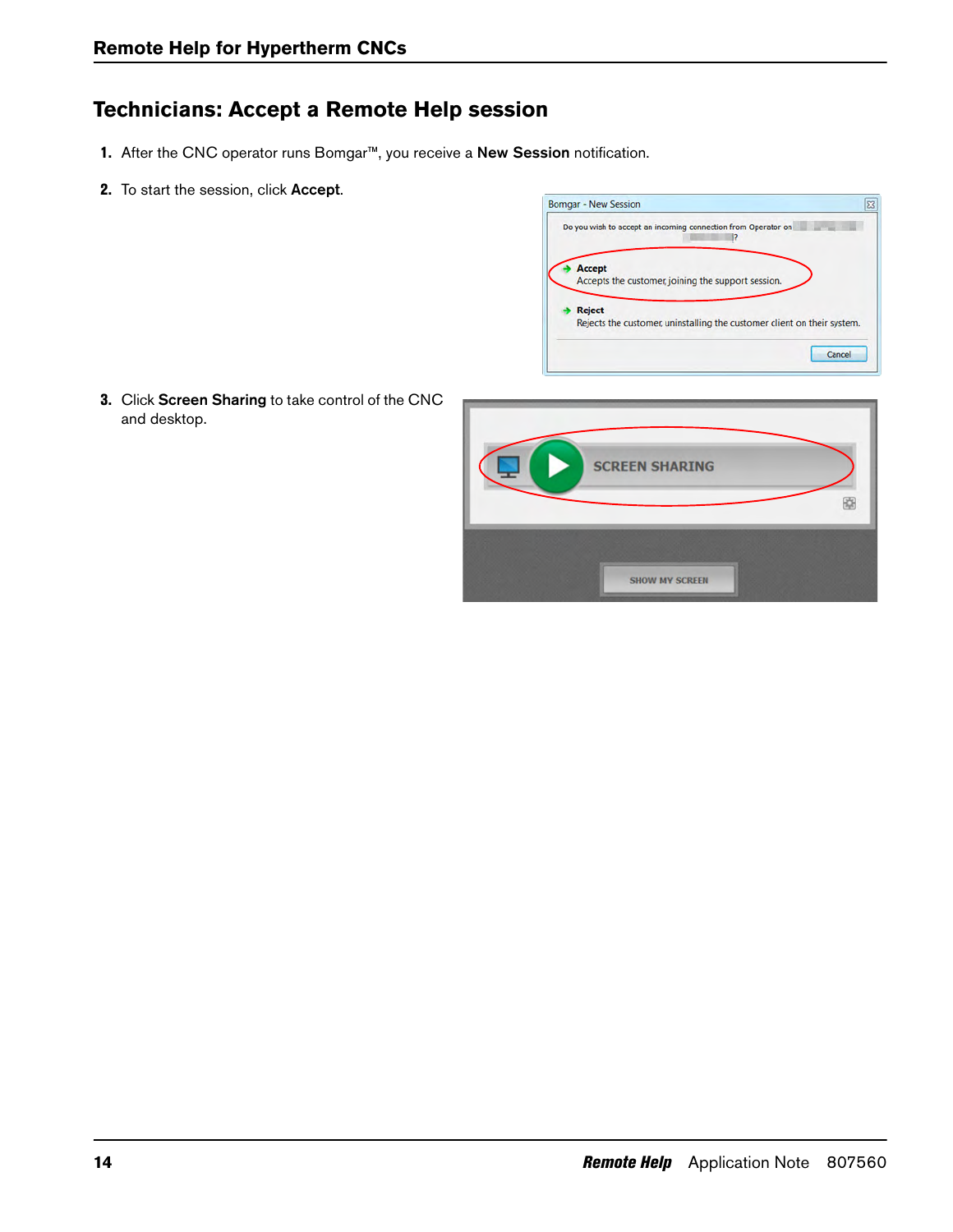## **Technicians: End a Remote Help session**

1. Click the red **X** in the upper right panel.



2. Click End Session to end the Remote Help session.

| <b>Bomgar - Close</b><br>$\Sigma$                                                                                                                     |
|-------------------------------------------------------------------------------------------------------------------------------------------------------|
| <b>End Session</b><br>Remove any representatives from the session and close this window.                                                              |
| Cancel                                                                                                                                                |
| $\Sigma$<br>Bomgar - Close                                                                                                                            |
| <b>End Session</b><br>Disconnect the customer, remove any representatives from the<br>session, and close this window.                                 |
| <b>Hold Session</b><br>Close this window, but leave the session in your personal queue so it<br>can be transferred to another representative or team. |
| Cancel                                                                                                                                                |
|                                                                                                                                                       |